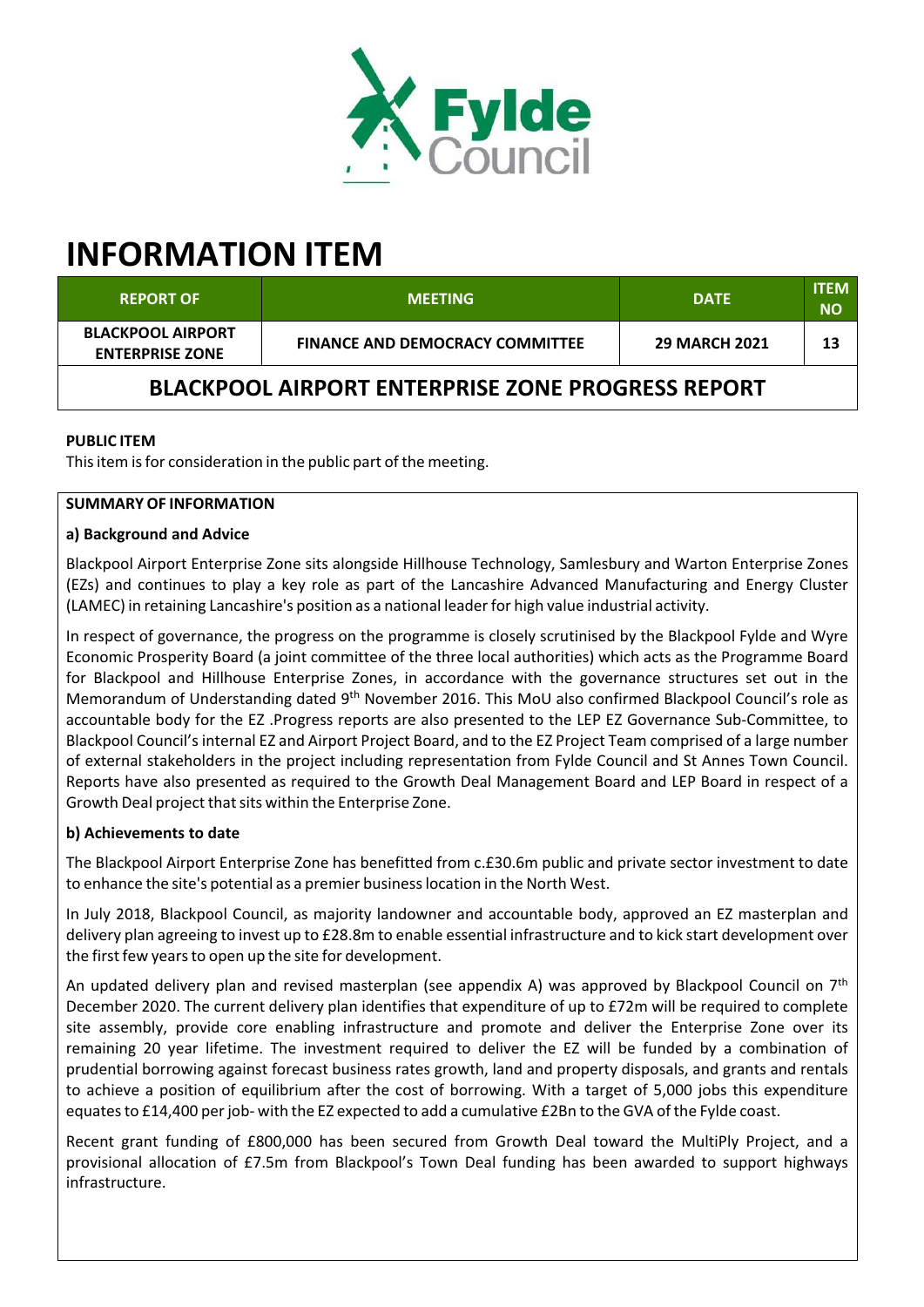Blackpool Airport Enterprise Zone provides a very significant opportunity for Lancashire as a post-Covid–19 economic recovery project stimulating growth, employment and skills, helping to diversify the economy and providing a location attractive to modern industry and inward investment, and providing property to enable local businessto grow.

The tables below seek to summarise the progress to-date against the Key Performance Indicators and identifies key milestones to be achieved over the next two years

| <b>Baselines at April 2016</b>         |                                                               |  |
|----------------------------------------|---------------------------------------------------------------|--|
| Existing jobs                          | Difficult to estimate as it is an existing business park with |  |
|                                        | over 200 businesses located on site but circa 1,800           |  |
| Companies on site                      | $c.250 - 300$                                                 |  |
| Business rates baseline (set Dec 2017) | Blackpool - £1,503,000                                        |  |
|                                        | £870,000<br>Fylde -                                           |  |
|                                        | £2,373,000<br><b>TOTAL</b>                                    |  |

| <b>Key Performance Indicators</b>                          | Targets to 2041<br>(25 year lifetime) | <b>Actuals up to</b><br>Q 3 20/21 | <b>RAG</b> |
|------------------------------------------------------------|---------------------------------------|-----------------------------------|------------|
| Build, convert or re-purpose potential<br>employment space | 260,000 sqm                           | 24,277 sq m                       |            |
| <b>Attract Private Sector Investment</b>                   | £300m+                                | c.f21.69m                         |            |
| Jobs created                                               | 5,000                                 | 1,602 (gross)                     |            |
| <b>New Businesses</b>                                      | 140                                   | 114                               |            |
| Develop new infrastructure                                 | f72m                                  | £28.8m*                           |            |

| <b>Milestones</b>                                                           | <b>Dates</b>     |
|-----------------------------------------------------------------------------|------------------|
| Proposition and identifying opportunities for data centre market            | Ongoing          |
| Land / property acquisitions x 4                                            | Sept 2021        |
| Appoint international marketing agents LAMEC brand                          | Apr 2021         |
| Changing Rooms and car park/3G pitch planning application decision expected | May 2021         |
| Appoint Common Edge Changing room and 3G pitches contractor                 | May 2021         |
| Architectural feasibility study & design work for airport complete          | May 2021         |
| Head of Terms to be agreed bespoke 20,000 sq ft unit                        | Jun 2021         |
| Focussed marketing of Common Edge phase 1 commences                         | Jun 2021         |
| Design and outline planning application for eastern gateway access          | Sept 2021        |
| Design and outline planning application for Common Edge Road                | Sept 2021        |
| No. 12 grass football pitches ready for use                                 | Sep 2021         |
| Release of existing sports pitches and commencement of highway and utility  | Oct 2021         |
| infrastructure                                                              |                  |
| 40,000 sq ft devt complete                                                  | Oct 2021         |
| Fiscal benefit extension decision from HM Treasury                          | Nov 2021         |
| Planning approval for highways                                              | Mar 2022*        |
| 12 month construction contract for EGA access road                          | Mar2022          |
| Airport Control tower, fire station relocation planning application         | Jan 2022         |
| Outline planning app for airport redevelopment                              | Mar 2022         |
| Decision on airport redevelopment planning application                      | May 2022         |
| Commencement of works for airport redevelopment                             | <b>July 2022</b> |
| Delivery of spec dev of 20,000 sq ft commercial unit                        | Sept 2022        |
| Replacement hangar development commenced                                    | Sep 2022         |
| Completion of airport redevelopment works                                   | Autumn 2023      |
| $*cubi$ at to Coeratory of State annoual of Croonholt development           |                  |

*\*Subject to Secretary of State approval of Greenbelt development*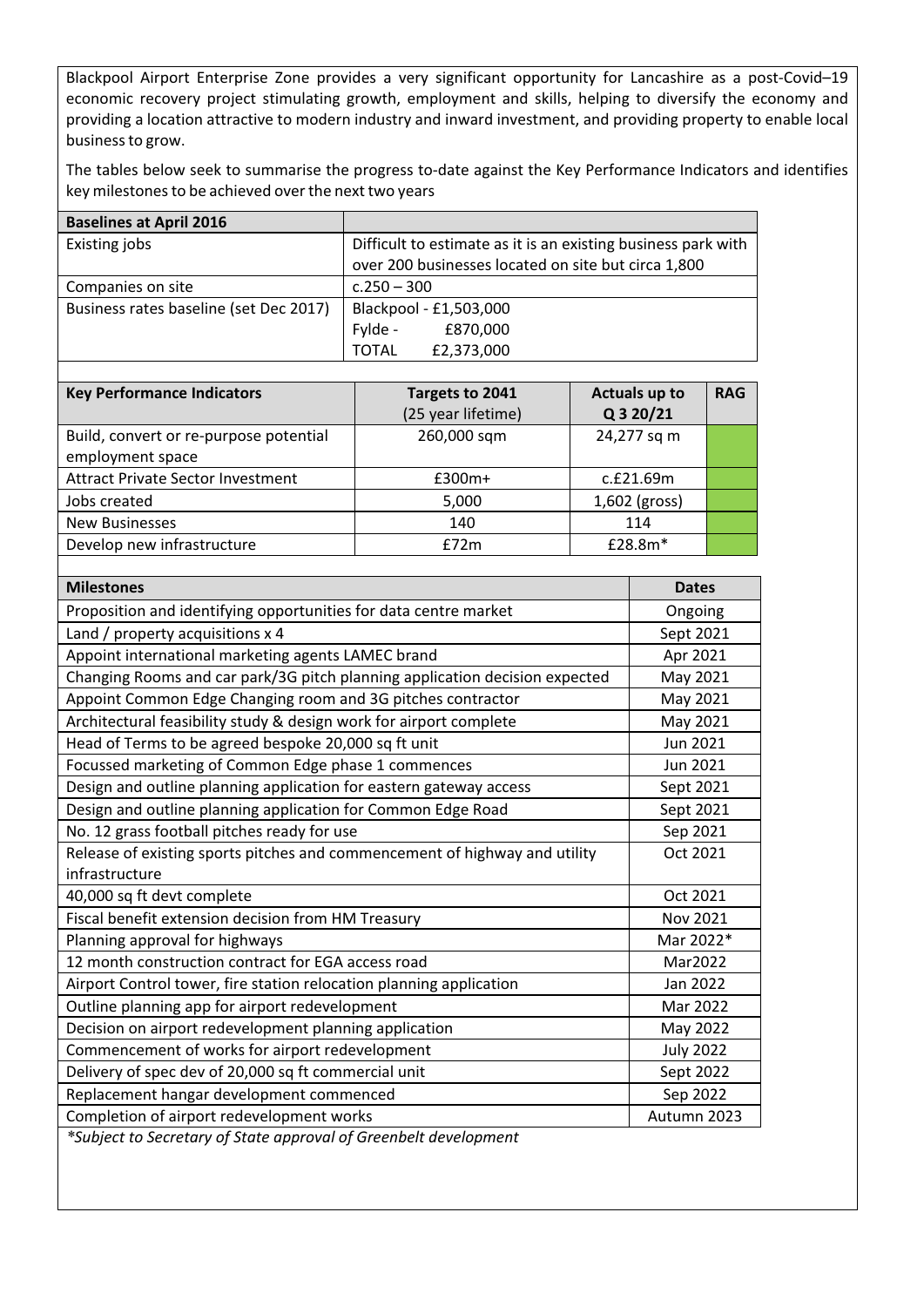## **Objectives over 2‐3 years**

Phase 1 infrastructure complete Phase 1 spec and bespoke developments commenced and pre‐lets secured Commenced relocation of aviation operational infrastructure to enable new development Commenced upgraded utilities including PV solar site and new primary sub station

#### **Objectives over 5 years**

Common Edge Phase 1 development complete – all plots occupied Residential development underway Relocation of airport existing property stock and infrastructure complete New airport spec development in planning stages

#### **Objectives over 10 years**

Phase 2 continued spec development of remaining plots airport site Squires Gate Industrial Estate – spec proposals for future development

#### **c) Masterplan**

The EZ masterplan and delivery plans have now been refreshed to reflect the new development since 2016. The updated plan reflecting the impact of changes in third party ownership across the site, requirements for changes required to satisfy Sport England and address Highway and transportation concerns. The masterplan is appended as appendix 1.

An online public consultation is to be undertaken in respect of the refreshed masterplan and the supporting written document, with any significant amendments as a result of feedback reported back to Blackpool Council, the EPB and LEP for endorsement. This consultation will be run in parallel with a pre‐application consultation on the third Common Edge planning application, which will cover the new Highways and the development of the former sports pitches. Timing will be dependent upon on restrictions prior to the local elections in May.

The masterplan and associated delivery plan are designed to be flexible to adapt to changing circumstances and opportunity and will be reviewed on an annual basis and fully refreshed every 5 years.

The approved marketing strategy will continue to be implemented for the Enterprise Zone and where appropriate will be updated in line with the revised masterplan.

One of two Project management rolesfunded by Fylde Borough Council has now been appointed and commenced work on the 1<sup>st</sup> March 2021. The outstanding role will be re-advertised in April. The importance of strengthening the project management resource is a very high priority to ensure continued successful and expanded delivery as the range and scale of direct delivery ramps up in 2021/22.

## **d) Fiscal Incentives**

Work is continuing to lobby MHCLG to seek an extension of EZ fiscal benefits which are due to expire for Blackpool in March 22 for rates relief and November 23 for Enhanced Capital Allowances.

With full LEP support, Blackpool EZ joined nationally with The LEP Network to put a proposal to HM Treasury. This seeks an extension of business rates relief to 2025/26 as a low cost focus and engine for post Covid‐19 economic recovery and growth, and to recognise the delaysin all EZ's being able to bring forward enabling infrastructure.

Further to being informed by HM Treasury that there is presently no opportunity for the proposal to be included in the 3<sup>rd</sup> March budget which focussed on the Freeports programme, the LEP Network will now look to re-engage with Treasury and MHCLG to further discuss EZ policy, with the objective of securing support in the Autumn financial and business rates review.

## **e) Current Activity Phase One**

Work on the provision of 12 new grass football pitches – granted planning consent by Fylde BC in May 2020 has now been completed with Contractor STRI Group now maintaining the seed growth on the pitches which will be playable from the start of the 2021/2 football season in September. Additional drainage works have been undertaken in association with the phase one work to help alleviate local drainage difficulties in Division Lane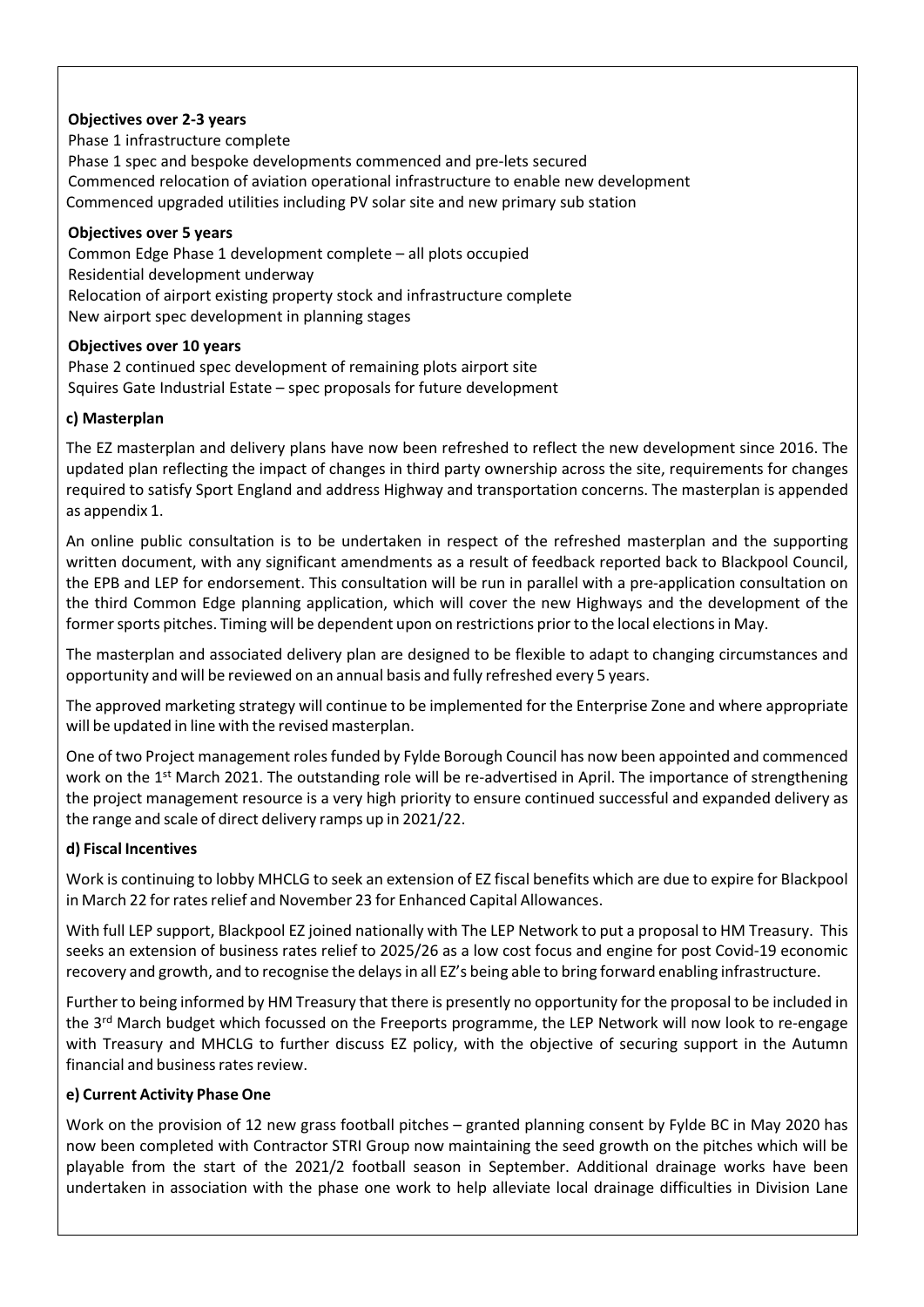including reopening of blocked drainage ditches and culverts on Moss Edge Lane to relieve pressures caused by partially blocked Highway drains in Division Lane. A new drainage strategy has been developed for Common Edge to ensure that the drainage outflows to the existing drainage networks do not exceed current greenfield rates of discharge.

The second of three proposed planning applications designed to release the Common Edge Sports pitches was submitted in September to Blackpool and Fylde Councils. It includes a 3G sports pitch, grass rugby pitch, training area, reconfiguration and extension to existing car park, provision of associated hard‐standing, fencing and landscaping, improvement works to the access from Common Edge Road including the creation of a new footway and cycleway.

Only one 3G facility will now be provided at Common Edge to comply with Sports England's recommendations, with a further floodlit grass pitch to be enhanced for Rugby League use. Discussions with the Football Foundation have confirmed that they will still, subject to application, be willing to provide grant toward the cost of the facilities with a full funding application to be submitted in June. Initially it was hoped that planning consent could be secured by January, however very last minute issues raised by Sport England, Natural England and Lancashire Highways, have resulted in the final approval being unlikely to be secured until May, with the Fylde planning committee consideration being targeted for the April 28<sup>th</sup> meeting. This will not delay the new sports pitches coming into use and phased release of existing pitches will allow Highway preparation worksto progress.

Detailed design work on the changing room and car parking is now 95% complete with minor adjustments being made to allow for changing places provision.

Further design work has continued both the Eastern Gateway Access and the Common Edge Road junction upgrade led by Blackpool highways team, with further detailed site investigation being commissioned. The purchase of third‐party property has now been agreed but leasehold surrenders and renewals with sports clubs are still under negotiation and need to be resolved before the design can be finalised and the planning application submitted for the roads. Target for submission of the major planning application covering roads and commercial development isthe third quarter 2021.

# **f) Initial Development**

Legal agreements have been concluded for the development of 40,000 sq ft facility to be occupied by Multiply Components Ltd, and Eric Wright Construction commenced on site works in late October. The Design and Build contract is for a nine month build with an October 2021 opening subject to completion of specialist fit out works being undertaken by the company. £800K of Growth Deal funding was secured and the funding fully drawn down. Steelwork has now been erected and cladding and external works will commence shortly.

## **g) Current Planning Applications**

Three live planning applications are currently being considered by Blackpool Council, with a significant number of retrospective applications anticipated for works/and use changes within the Squires Gate Industrial Estate. These current planning applications include an application for a small fibre switching data centre to support role out of superfast broadband across the Fylde Coast.

## **h) Squires Gate Industrial Estate (Former Wellington Bomber Factory)**

The new owners of Squires Gate Industrial Estate continue subdividing and letting units and over cladding the building to improve appearance.

## **i) Marketing**

Marketing Lancashire has commissioned a new EZ section of the Invest in Lancashire website https://investinlancashire.com/lamec/ but phase 2 works on the individual LAMEC website has still yet to undertaken. Blackpool (and Hillhouse) EZ continue to push for an update to the websites to include an option for people to sign up to the respective EZ newsletters, as the websites only offer a City Deal and Lancashire Business Brief that are not relevant to the EZs.

Any updates need to ensure the material is fully accessible for anyone with disability. Additional administrator rights have been obtained on elements of the LAMEC website to ensure regular news updates are posted and linked to EZ social media accounts, but further improvement is required.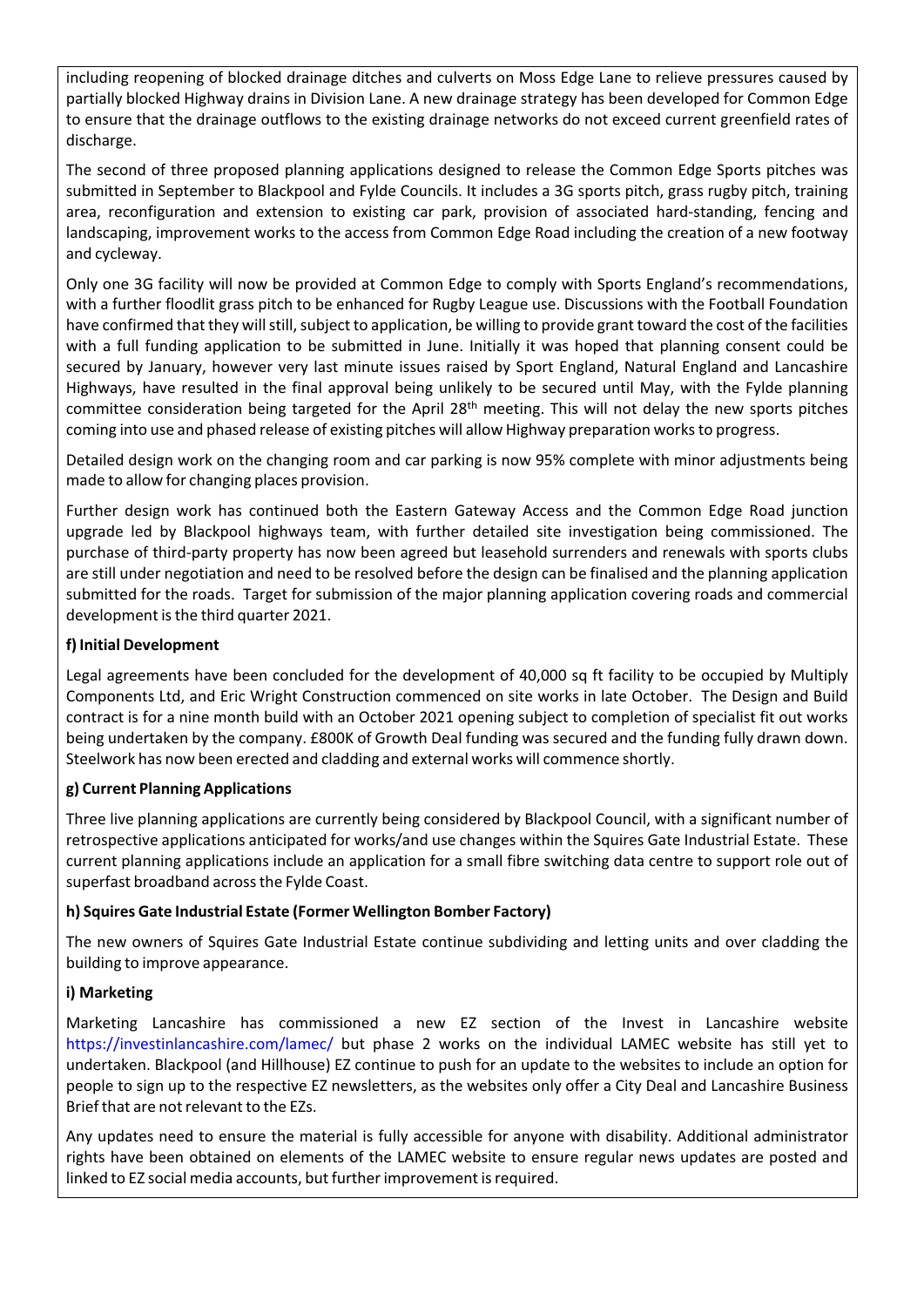A series of workshops have been held to review the branding and messaging for all four LAMEC sites and a combined communicationsstrategy isto be implemented once approved by the LEP.

Regular newsletter updates have continued throughout lockdown providing Covid‐19 business support advice with the Marketing Officer continuing to monitor the situation carefully. The next quarterly spring 2021 edition is planned by the end of March containing good newsstories.

A double page spread in the Invest in Lancashire Guide 2021 has been secured along with editorial coverage and can be viewed here: Lancashire Investment Guide 2021 (flickread.com)

Work is progressing with LCC to appoint a joint international agent for all four LAMEC sites. So far, no interest has been received and the advert was extended to 12<sup>th</sup> March 2021, with an appointment to be confirmed in April.

# **j) Enquiries**

A reasonable number of new enquiries have been received in the past few months despite the twin economic uncertainties of Brexit and Covid and work is continuing to secure these interests with development proposals presently being worked up.

| No.                      | Date of enquiry | <b>Target sector</b> | <b>Size</b>           | Type of enquiry                                |
|--------------------------|-----------------|----------------------|-----------------------|------------------------------------------------|
| 1                        | Jan 2021        | DC.                  | up to 125,000 sq ft   | National company, land sale enquiry for data   |
|                          |                 |                      |                       | centre                                         |
| $\overline{\phantom{a}}$ | Dec 2020        | <b>FM</b>            | up to 80,000 sq ft    | Land sale for international wholesaler,        |
|                          |                 |                      |                       | Warehousing and distribution                   |
| $\overline{3}$           | Oct 2020        | DC.                  | Up to 30,000 sq ft    | D&B LH for NW data centre facility requirement |
| $\overline{4}$           | Apr 2020        | AV                   | 25,000 sq ft          | D&B sale hangar for specialised sim/helicopter |
|                          |                 |                      |                       | training facilities, worldwide contracts       |
| 5                        | Nov 2020        | F                    | 20,000 sq ft          | D&B sale for mix of owner/occupier and spec    |
|                          |                 |                      |                       | devt                                           |
| 6                        | Dec 2020        | <b>FM</b>            | Up to 80,000 sq ft    | D&B LH for regional manufacturing and          |
|                          |                 |                      |                       | warehousing co.                                |
| $\overline{7}$           | May 2020        | AV                   | 2 acres               | Land sale for hangar complex for engineering   |
|                          |                 |                      |                       | and storage.                                   |
| 8                        | Nov 2020        | <b>FM</b>            | Up to 30,000 sq ft    | D&B lease for fast growth, local target sector |
|                          |                 |                      |                       | company                                        |
| 9                        | Aug 2019        | <b>ADM</b>           | 20,000 sq ft          | D&B sale for established local manufacturers   |
|                          |                 |                      |                       | constrained at existing premises               |
| 10                       | Dec 2020        | <b>ADM</b>           | Up to 2 acre plot for | D&B sale for established local manufacturers   |
|                          |                 |                      | 20,000 sq ft          | constrained at existing premises               |

The top 10 enquiries are:

SECTORS: ADM ‐ Adv. Manufacturing & engineering, AV ‐ Aviation, OA ‐ Office administration, FM ‐ food manufacturing, E ‐ Energy, DC – digital and creative, O ‐ Other

## **k) Blackpool Airport**

Blackpool Airport Operations Ltd has taken the decision that on expiry of the existing operating contracts the CAA licensing for the airport will be brought in‐house and the airport managed directly by the company. Staff have all been notified and a press release informing of the decision was issued to the local, regional and trade press early March. Work is now underway to apply to CAA for new operating licenses to come into effect from end of September, and a specialist project manager appointed on a short-term contract to lead the transition.

The airport has continued to operate throughout Covid‐19 lockdowns to ensure offshore services could be maintained. There is continued lobby group pressure to reintroduce commercial air services but in the present distressed state of the aviation industry there is very limited interest from airline industry to consider new domestic or near European routes.

Work has continued to repair and upgrade the airport infrastructure – with the Control tower in the middle of a £150,000 programme to repair the Visual Control Cupola and provide a short service life extension whilst studies are finalised to determine the nature and location of new aircraft control facilities – with a potential new location to the south of the main runway one option